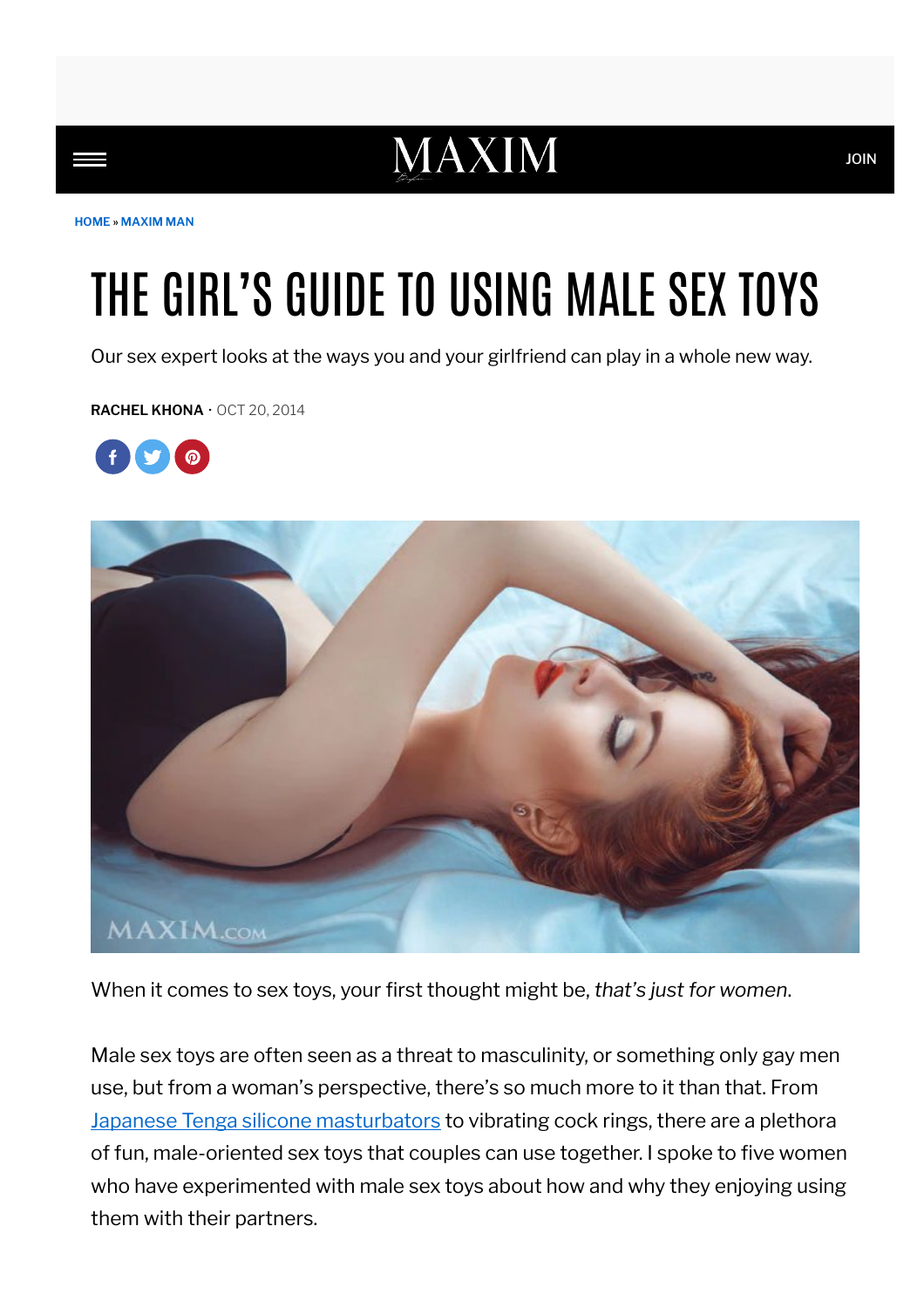# Why She Likes It

Lewis and Clark weren't the only explorers; any woman who is into male sex toys wants to discover your body in all new ways. Just because she's not physically getting off right then doesn't mean she can't enjoy getting you off – as they say, sometimes it's better to give than to receive. "I enjoy giving pleasure. Using a male sex toy on him gives me the opportunity to potentially increase that," says Potter, 26. "When I'm using a toy in my hands rather than giving a blow job, I'm able to focus more on exactly what he's feeling." Says Dr. Carol Queen, Good [Vibrations'](http://www.goodvibes.com/) resident sexologist, "Sure, most of us have hands, but they don't vibrate, and sex toys allow for the kinds of sensation that a guy can't create on his own or get from a partner. This opens the door to thinking about sex as more than just intercourse, but as a true form of erotic play." Turning a man to putty in their hands can be a major turnon for many women, and if she can be the first to push a bunch of all-new sexual buttons, even better. "Most men have never had an orgasm like the one they'll get from getting their prostate massaged. If I can be in control of that, I'm all for it!" says Abigail, 33.

# Photos: iStockPhoto | Licensed to Alpha Media Group 2014

# Getting Started

"My husband and I wanted to spice up our 15 year marriage," says Jenne, 49. "I was no stranger to female toys, so we started off using them on him. As male toys became more accessible, we began to incorporate them more." According to Pamela Doan of renowned NYC sex toy store **Babeland**, men's toys sales have nearly doubled since 2010. Still feeling a little antsy about getting started? Try shopping together with your lady. The people working at sex stores are skilled at guiding couples who are new to sex toys. It's also a great form of mental foreplay. "I got started using male sex toys by simply going to a sex shop with a boyfriend. Going together to browse through sex toys can be fun – and hot!" says Lilith, 20.

## Fact vs. Reality

Think using male sex toys is just for gay dudes? Think again. "Sexual pleasure is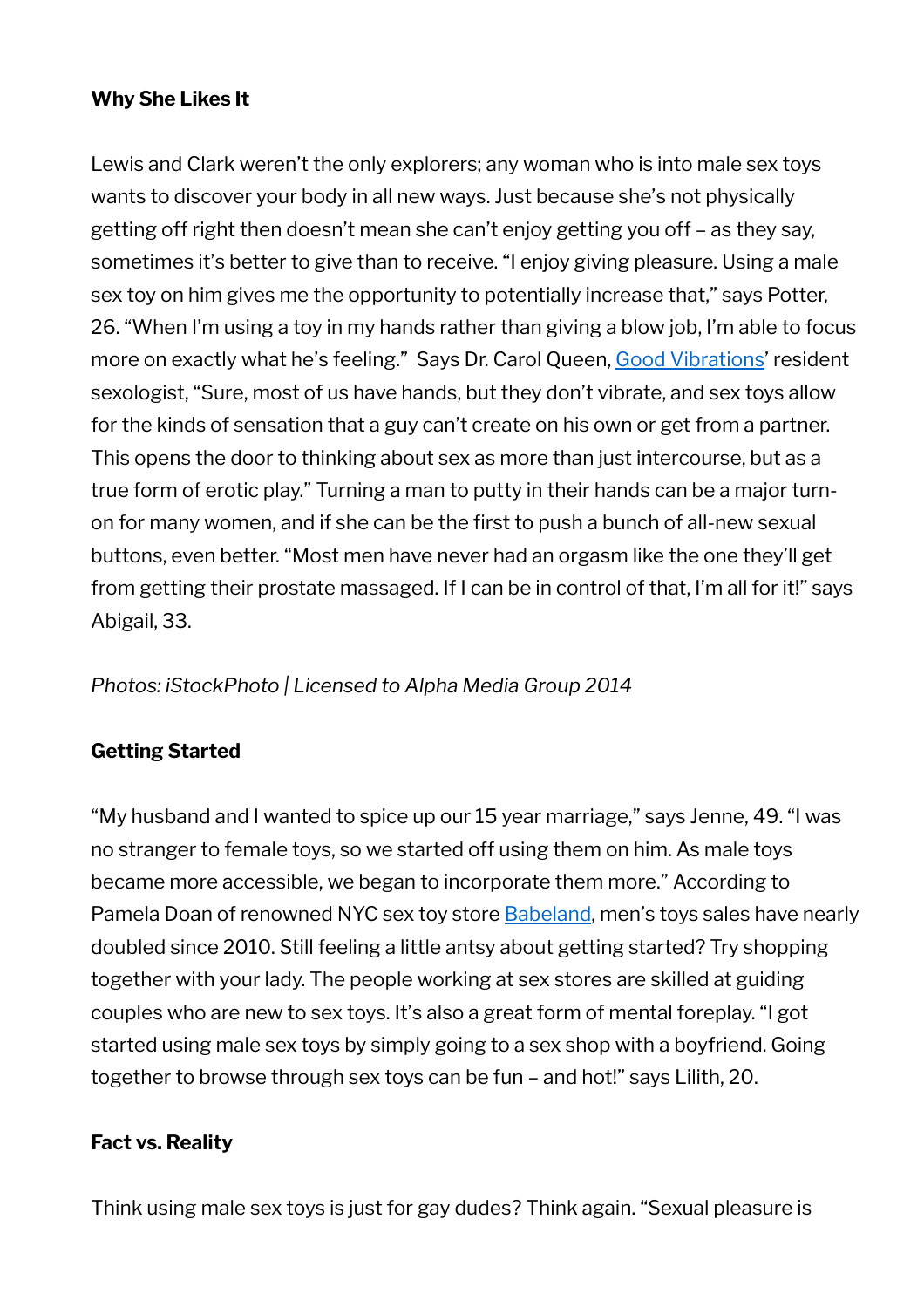about where your nerves are," says sex educator *Dr. Charlie [Glickman](http://www.makesexeasy.com/)*. "After all, it's not like gay men are born with special nerve endings." The ladies agree. "The prostate is an amazingly sensitive part of the male anatomy, and wanting to experience the most pleasure from your body is a natural desire," says Potter. "Using sex toys doesn't make a man gay. If you're a hetero man, and you're with a woman, having sex with her, and she's using the toy on you or with you, how does that make you gay?" says Abigail, 33. Besides, why should you leave all the fun to the girls? [Dr.](http://www.drkat.com/) [Kat,](http://www.drkat.com/) clinical sexologist, points out that, "Male sex toys in particular are useful in helping a man take ownership over sex toy use, so that it isn't all about just female pleasure." And as an added bonus, they can even improve your health and performance. "Prostate toys can actually promote prostate health," Dr. Kat continues. "And penis rings can help with mild forms of erectile dysfunction."

# Photos: iStockPhoto | Licensed to Alpha Media Group 2014

# How to Choose Your Poison

These days, sex stores offer more variety than Baskin Robbins. Before you get overwhelmed with the deluge of choices, narrow it down. "If you're looking for sensation that is focused on the penis, cock rings and masturbation sleeves are the place to start," suggests Elena, 21. "I'm an especially big fan of the [Super-Soft](http://www.edenfantasys.com/sex-toys-for-men/cock-rings/super-soft-c-ring-black) C-[Ring,](http://www.edenfantasys.com/sex-toys-for-men/cock-rings/super-soft-c-ring-black) an extra-stretchy cock ring." If it's prostate play you prefer, Jenne recommends the [EuphoSyn](http://www.babeland.com/aneros-prostate-stimulator/d/1471) prostrate massager by Aneros. "I get to control the depth, speed, and length of play time. Taking the control away from him allows him to simply enjoy the experience!" For a twist on the traditional HJ, try a male masturbator like one from Tenga. "It's a sensation that's different from a handjob," says Lilith.

## Increase Foreplay and Intimacy

According to psychologist and author of From the Living Room to the Bedroom, [Dr.](http://www.drsbercaw.com/) Bill [Bercaw](http://www.drsbercaw.com/), "Using male sex toys can expand a couple's menu of pleasurable activities, especially in a committed relationship where both partners feel secure and trusting. Since novelty and experimentation are key elements of healthy sexuality, these toys can provide a fun way to keep things interesting." So not only can you spice things up, sex toys can help you emotionally and physically bond. "I thought adding some sex toys would not only keep things fresh, it would help us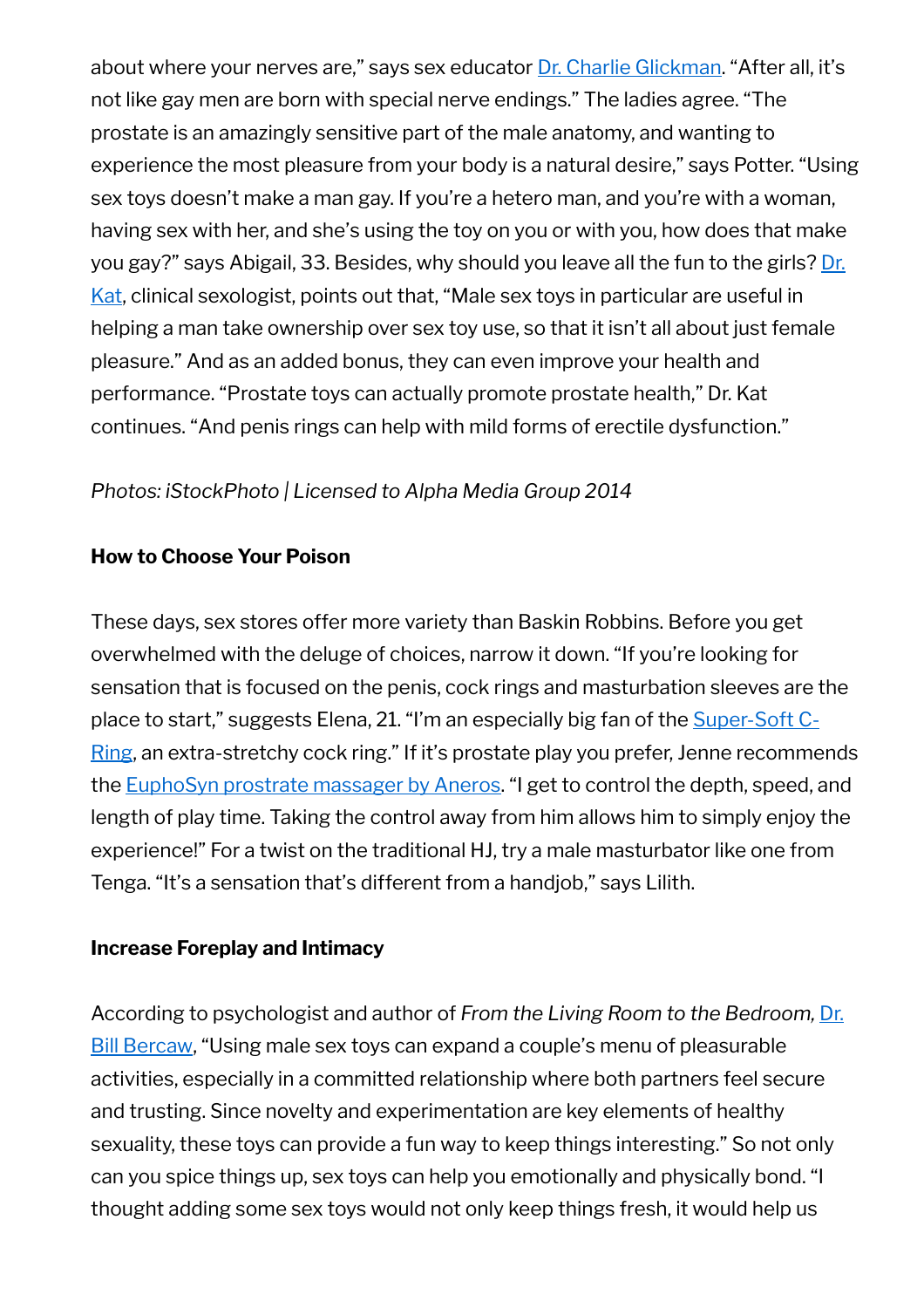grow closer. I saw it as something to enhance our relationship, and I wasn't proven wrong," says Potter. Adds Elena, "Sex toys also help to increase time and care spent on foreplay - an aspect of sexuality that sometimes gets sacrificed in long-term relationships."



Photos by iStockPhoto | Licensed to Alpha Media Group 2014

Share:

TAGS: ART OF SEDUCTION [M](https://www.maxim.com/tag/m/) [SEX](https://www.maxim.com/tag/sex/) [TOYS](https://www.maxim.com/tag/toys/) [WOMEN](https://www.maxim.com/tag/women/)

You May Also Like



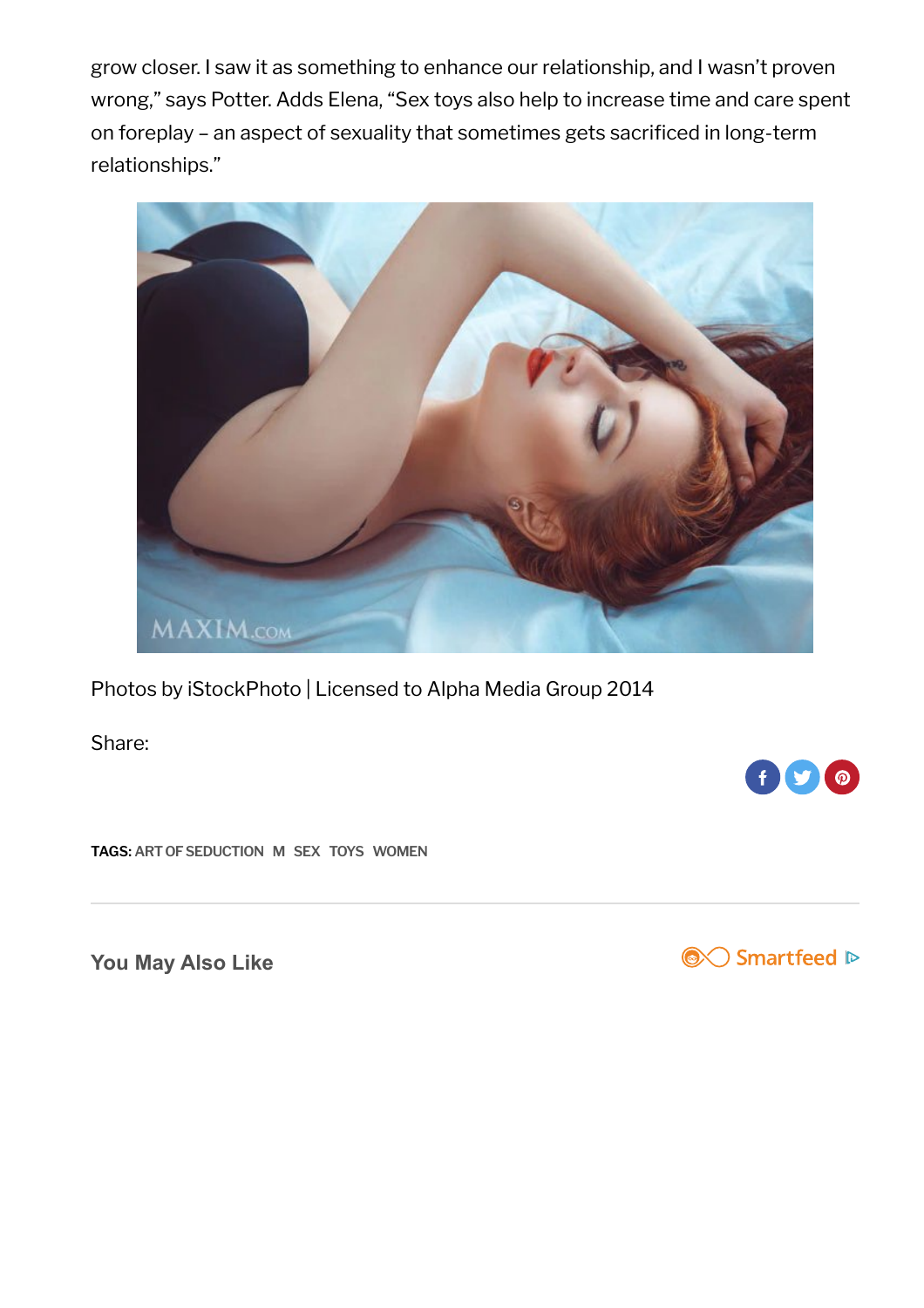# The Most Daring BMA Dresses Ever

Livingly | Sponsored

40세 이상의 남자들을 위한 [현실적인](�� h t t p s : / / c l i c k . g a m i n g t r k . c o m / 4 3 2 2 d c b 2 - 6 7 e c - 4 c 2 4 - b d 2 e - c 7 5 7 8 8 d 0 4 b f 2 ? c a m p a i g n _ i d = 0 0 0 5 d a 3 e 3 e 8 8 0 a 3 c c 4 5 b b 2 9 1 1 5 4 e 0 7 e 6 6 9 & s e c t i o n _ i d = $ s e c t i o n _ i d $ & s e c t i o n _ n a m e = $ s e c t i o n _ n a m e $ & a d _ i d = 0 0 d a b 6 5 2 e 9 c c 3 7 0 e 2 a 1 d 9 c 4 d 7 4 f 1 f 5 2 8 1 8 & a d _ t i t l e = 4 0�8  �t���X  ��ǐ���D  ��\  �����x  ��Ǆ & p u b l i s h e r _ i d = $ p u b l i s h e r _ i d $ & p u b l i s h e r _ n a m e = $ p u b l i s h e r _ n a m e $ & r e q _ i d = $ r e q _ i d $ & p r o m o t e d _ l i n k _ i d = 0 0 d a b 6 5 2 e 9 c c 3 7 0 e 2 a 1 d 9 c 4 d 7 4 f 1 f 5 2 8 1 8 & t i m e _ s t a m p = $ t i m e _ s t a m p $ & o b _ c l i c k _ i d = $ o b _ c l i c k _ i d $ & o b O r i g U r l = t r u e) 게임

RAID: Shadow Legends | Sponsored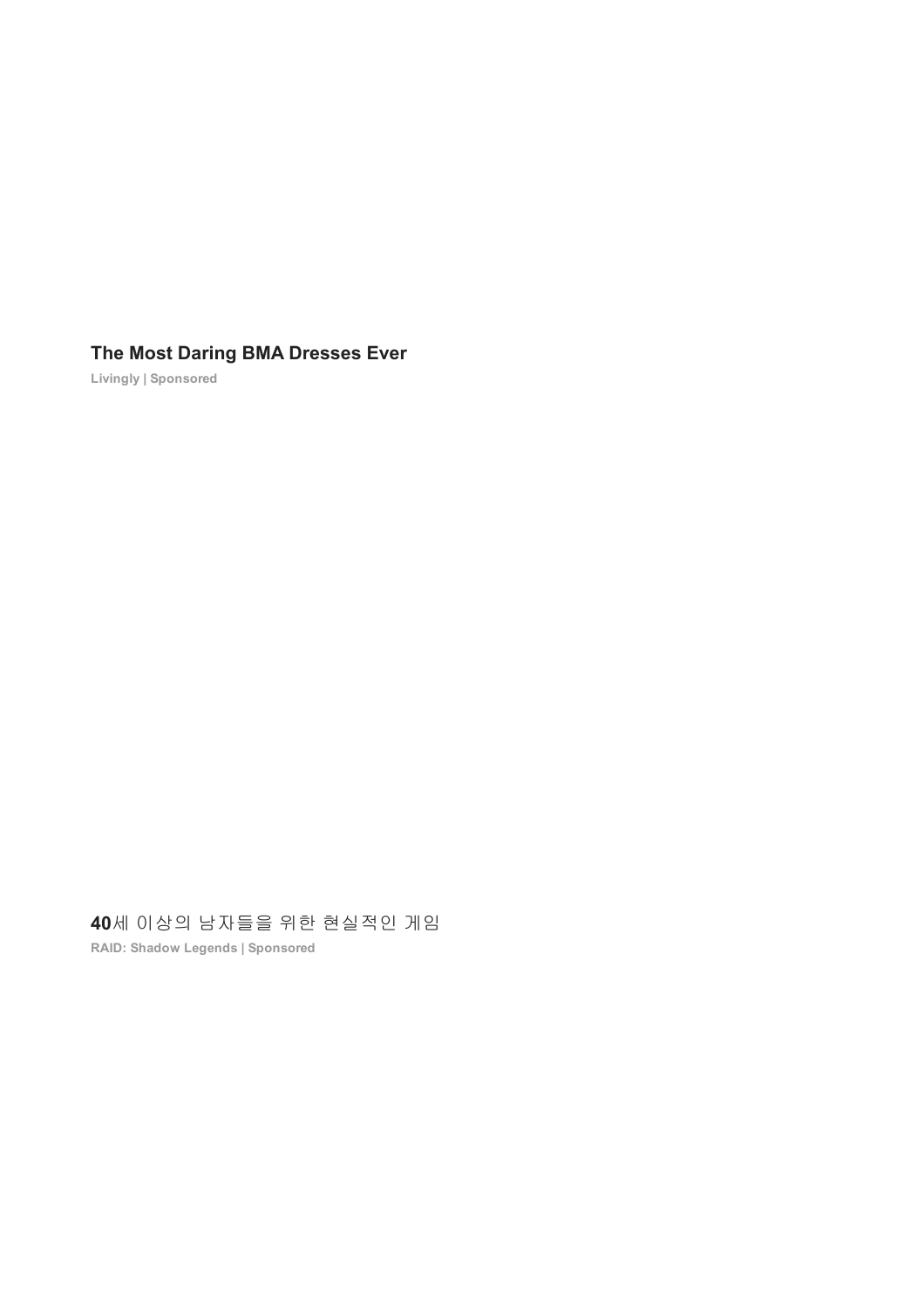# These liposuction patches are winning the hearts of the English

Well-being-review.com | Sponsored

These [celebrity](https://www.mansionglobal.com/luxury-real-estate-news/celebrity-homes/?reflink=outbrain_news-lp-int_$section_id$&reflink=outbrain_news-lp-int_$section_id$&obOrigUrl=true) homes are as big as the stars.

Mansion Global | Sponsored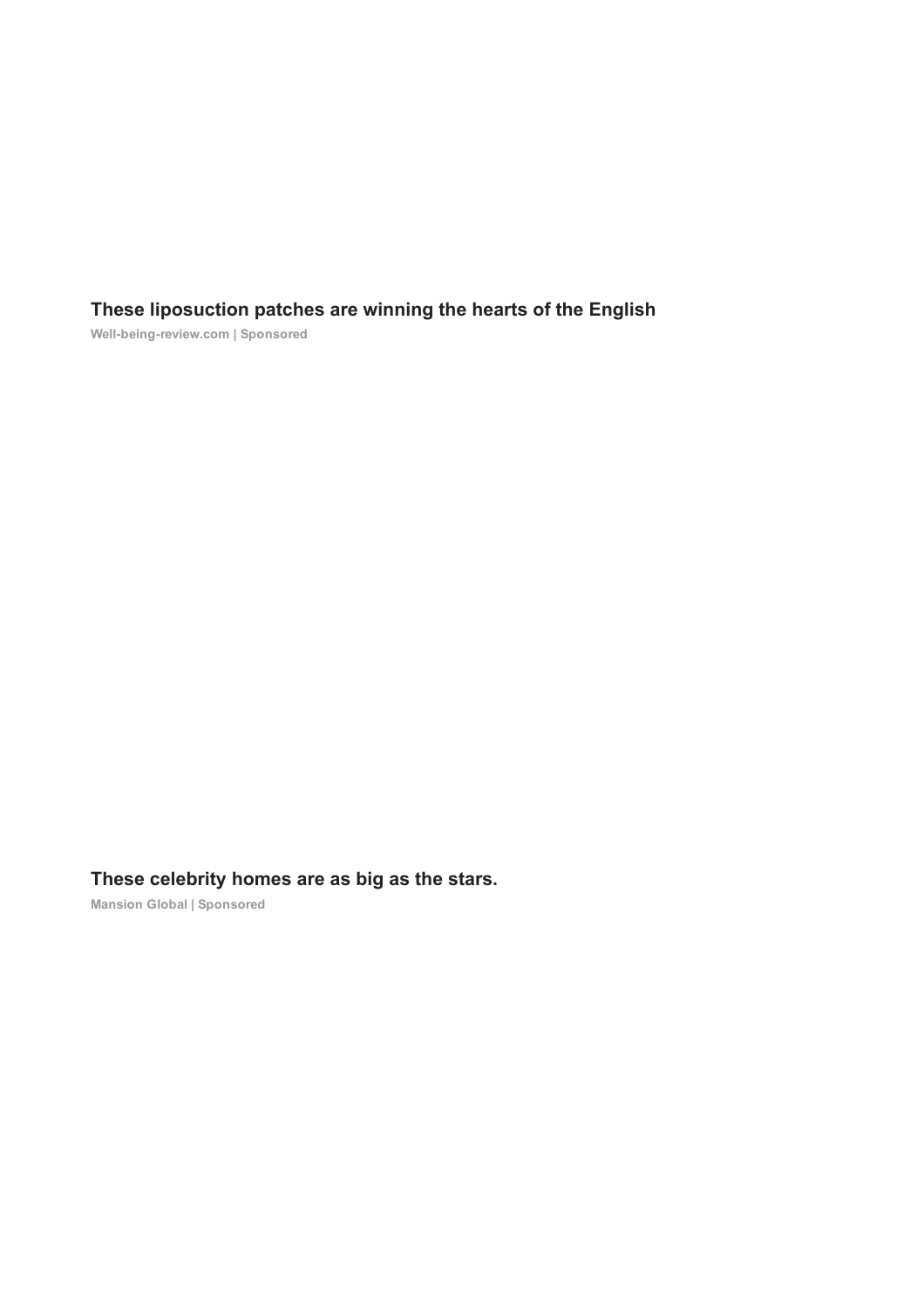Why is Everyone in South Korea Going Crazy Over This Inexpensive Smartwatch? topgadgetreviewer.com | Sponsored

Why Everyone in South Korea is [Snapping](https://dronexadvisor.org/hyperdrone-en/?obOrigUrl=true) Up This New Drone Over Other Brands HyperDrone 4K | Sponsored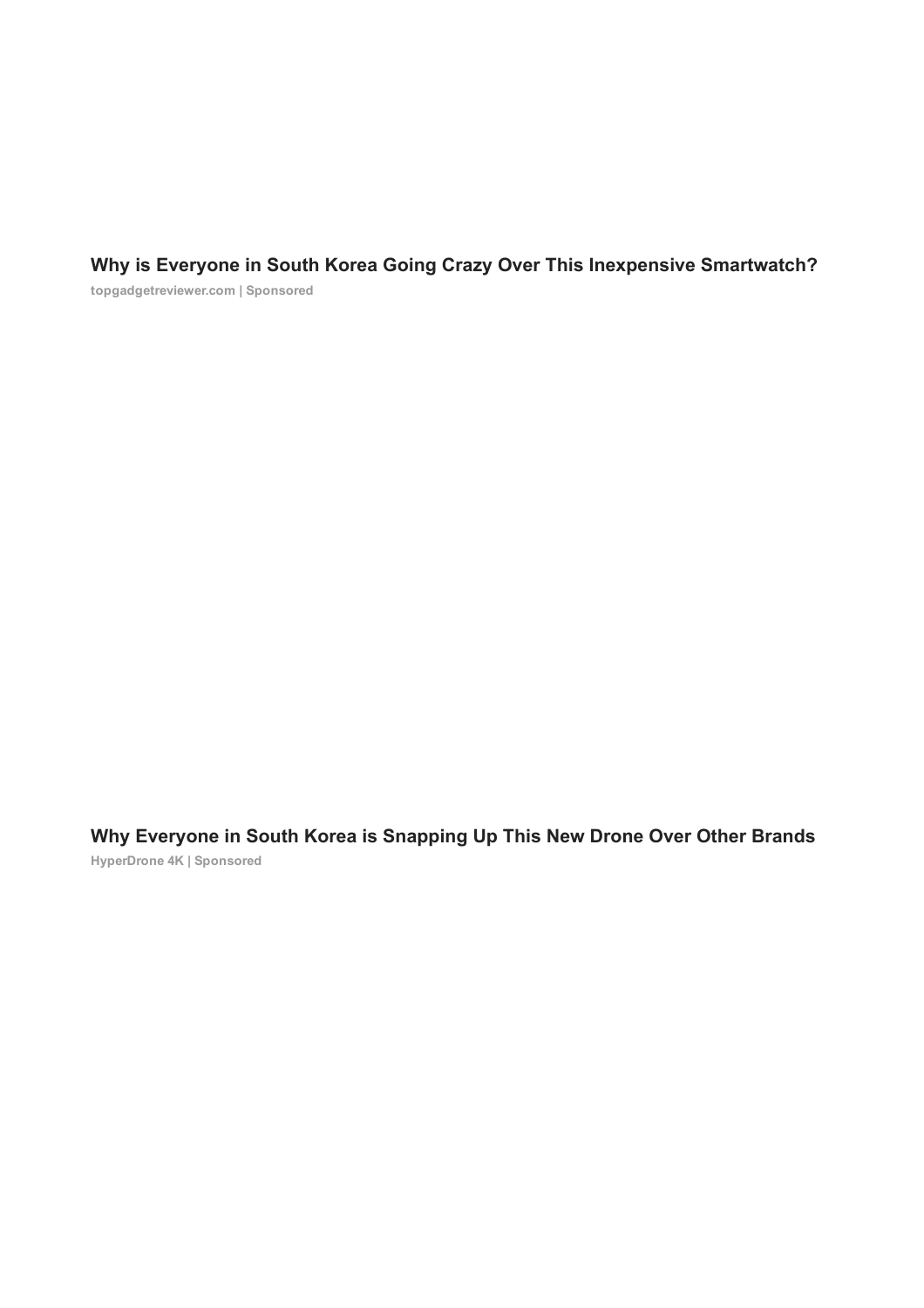# If You Have Nail Fungus, Do This Immediately (Genius!)

healthgoodtop | Sponsored

### Real Estate Prices in Miami Might [Surprise](https://tr.adoclk.com/click.php?key=0w02z82225e68vh7jmhq&clickid=$ob_click_id$&subid1=$section_id$&subid2=004f67ab467f20b930d8418ee6a9a7f6e5&subid3=00d451751a52237e1b3f0eb279749c2b18&publisher_name=$publisher_name$&zone_name=$section_name$&ad_title=Real Estate Prices in Miami Might Surprise You&obOrigUrl=true) You

Real Estate Miami | Sponsored Listings | Sponsored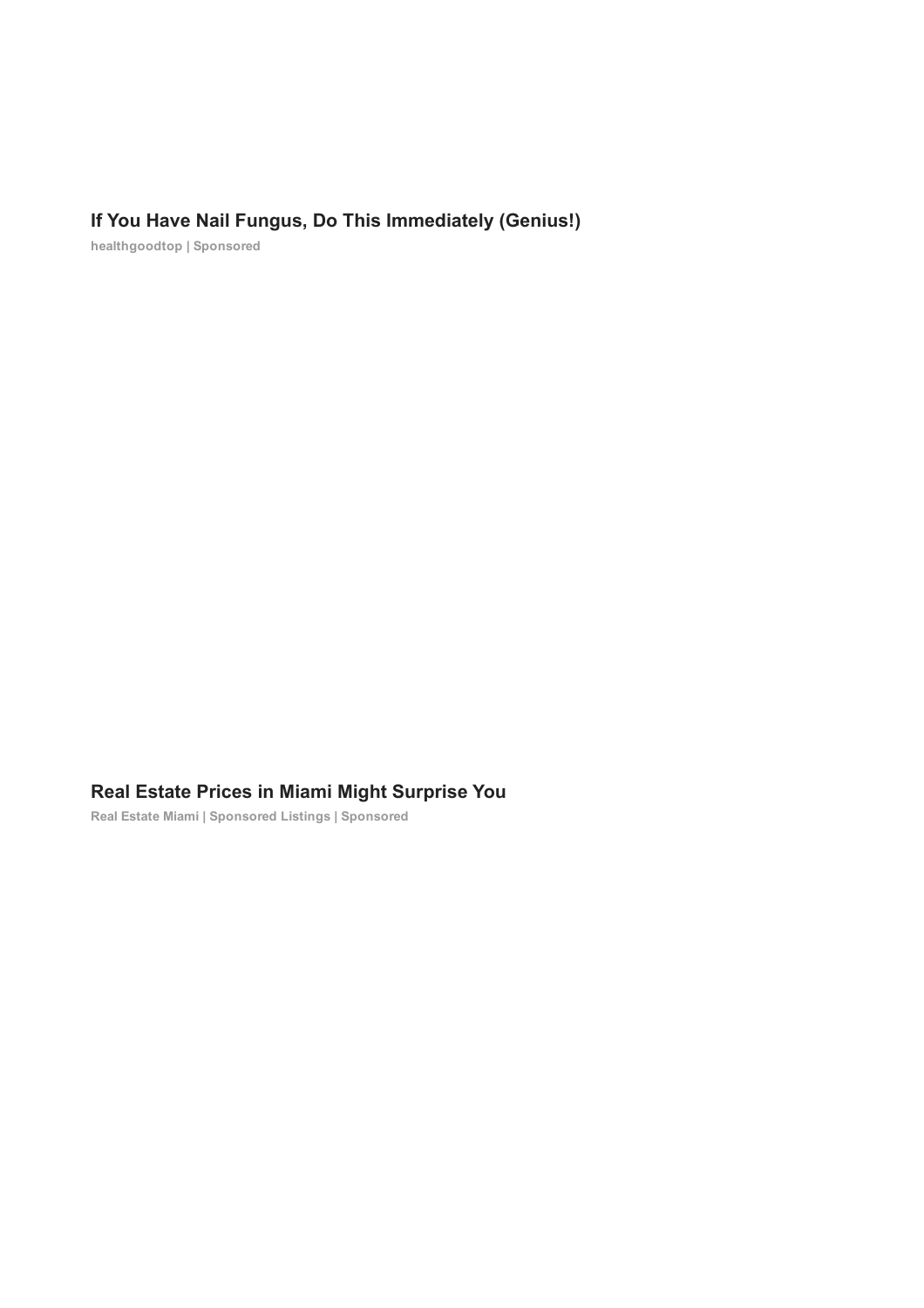The Best Summer Beers To Try Now

Carmen Electra Joins [OnlyFans](https://www.maxim.com/entertainment/carmen-electra-50-joins-onlyfans-to-be-in-control-of-her-image/?obOrigUrl=true) To 'Be In Control' Of Her Image

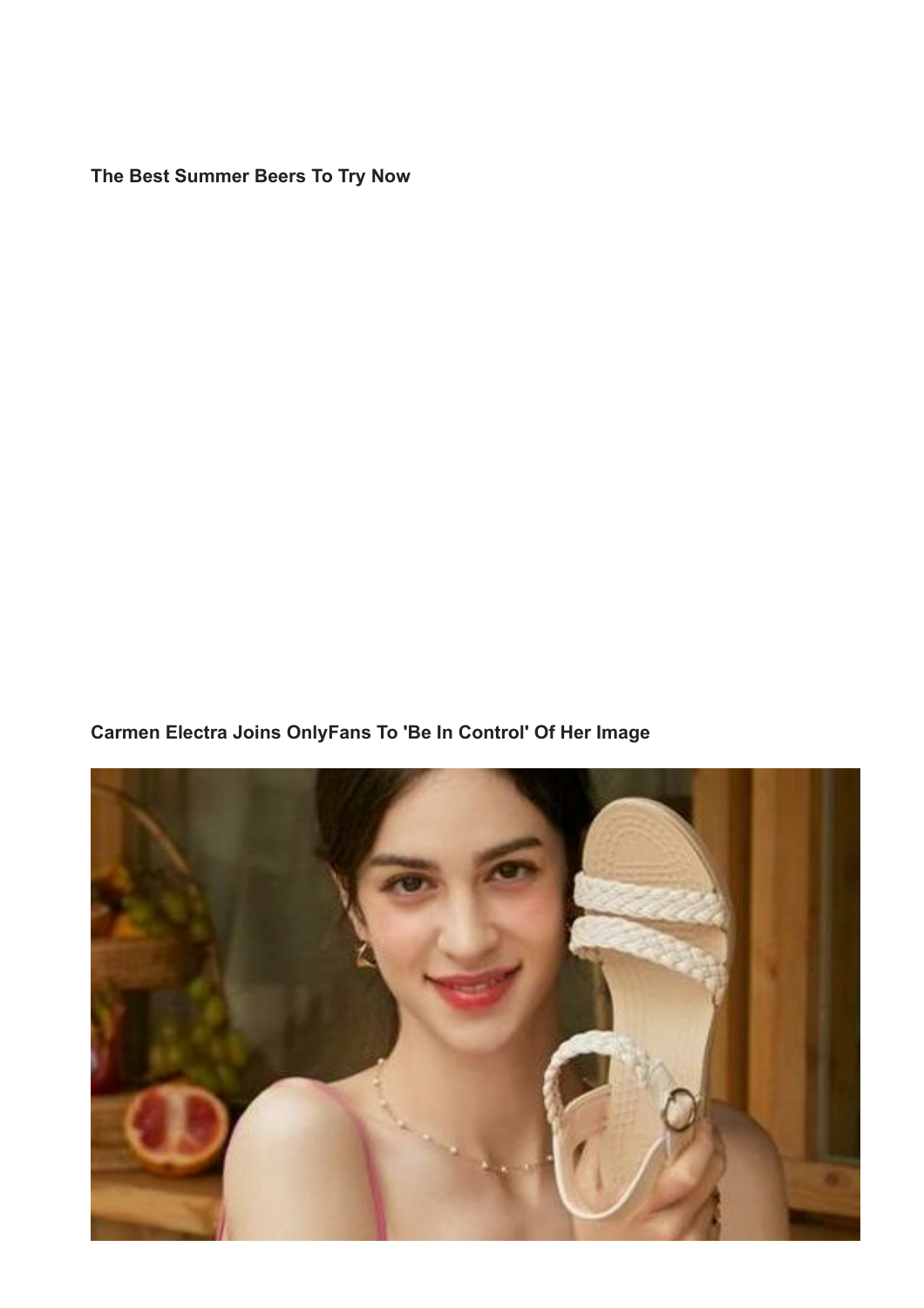올 여름 필수 아이템, 편하고 가벼운 여성샌들

분홍코끼리

Mark [Wahlberg](https://www.mansionglobal.com/articles/mark-wahlberg-lists-longtime-beverly-hills-home-for-87-5-million-01649365914?reflink=outbrain_celebrity_$section_id$&obOrigUrl=true) Lists Longtime Beverly Hills Home for \$87.5 Million Mansion Global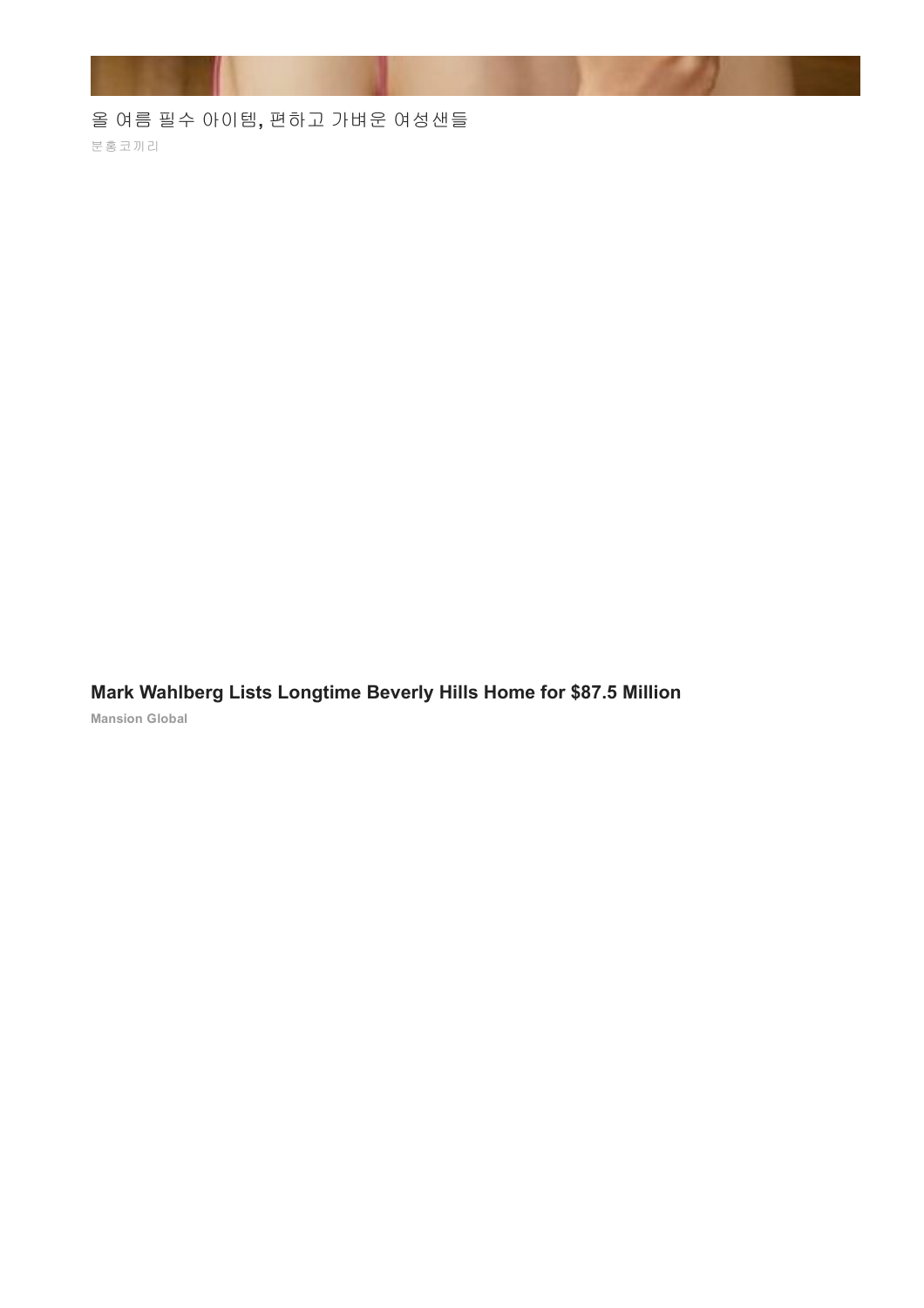# No more glass replacements! This is the solution...

Properfocus-official.org

# LeBron James Lists \$20.5 Million Los Angeles [Mansion](https://www.mansionglobal.com/articles/lebron-james-lists-20-5-million-los-angeles-mansion-224403?reflink=outbrain_celebrity-int_$section_id$&obOrigUrl=true)

Mansion Global